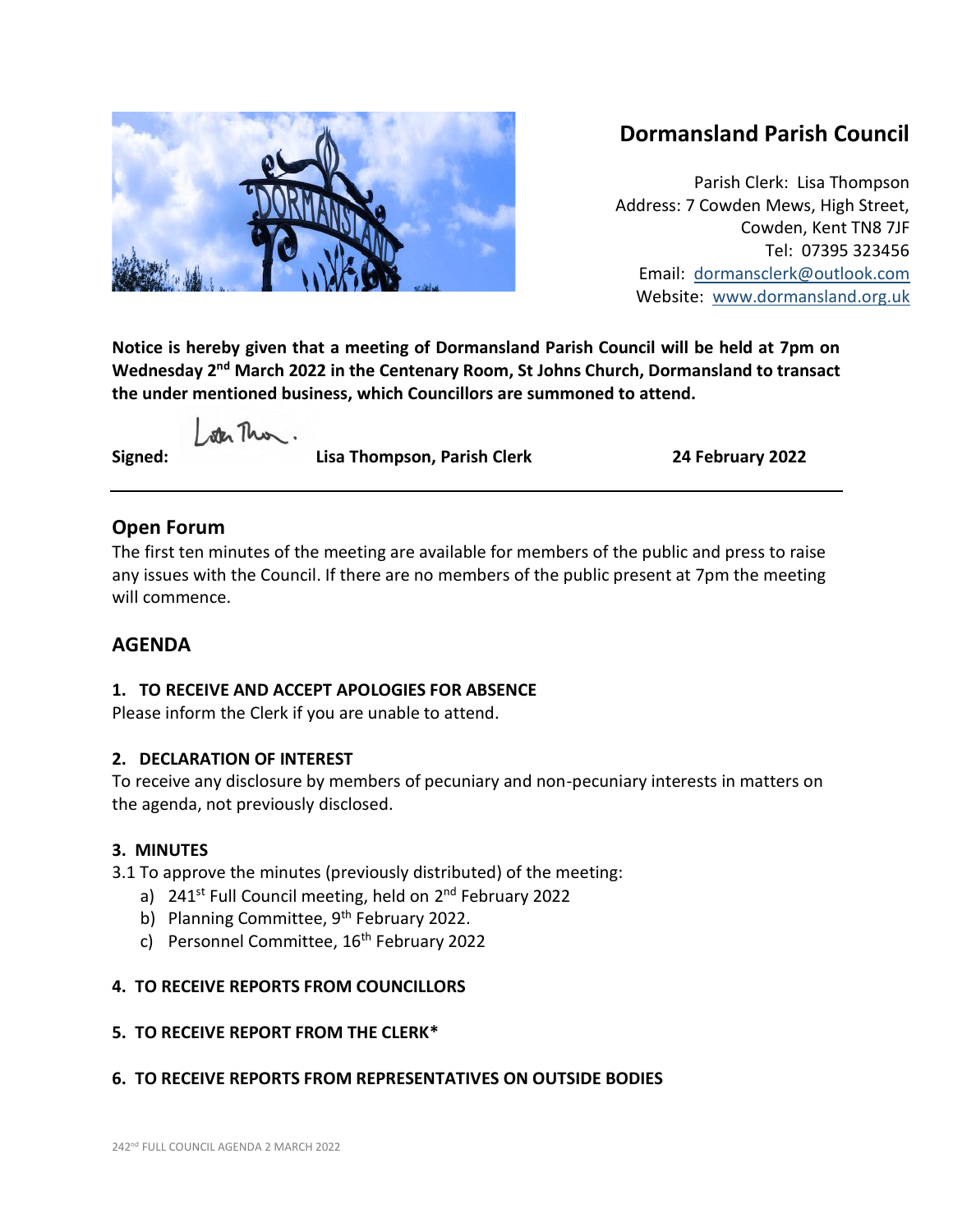## **7. TO RECEIVE REPORTS FROM COUNTY & DISTRICT COUNCILLORS**

#### **8. FINANCE AND ADMINISTRATION**

8.1 To receive financial report and approve payments.\*

8.2 To approve amendment to SLCC membership cost previously approved for £55. Actual membership renewal cost is £171.

8.3 To approve £35 cost for Clerk's training – End of Year Finance and Audit Preparations.

8.4 To note that HSBC is now applying a monthly charge of £5.

8.5 To agree format for Annual Parish Assembly.

8.6 To review and approve the Asset Register.\*

8.7 To approve the Annual Visual Inspection Programme.\*

#### **9. PUBLIC RIGHTS OF WAY IMPROVEMENT PLAN**

9.1 To consider and discuss Stage 2 of the CIL Funding Expression of Interest for Opening up the Countryside and approve any expenditure.

#### **10. VILLAGE CONSULTATION**

10.1 To discuss and agree the proposals from the Village Consultation Working Group to the approach for a village consultation.

10.2 To approve the cost for a stall at the Carnival.

#### **11. DORMANSLAND TRAFFIC MEASURES**

11.1 To discuss and approve setting up a working group and appoint members.

11.2 To discuss speed surveys and VAS signs and approve any expenditure.

## **12. GRANTS**

12.1 To consider request from Dormansland Carnival Committee for £650.\*\*

12.2 To consider request from St Catherine's Hospice for £500.\*\*

12.3 To consider request from the Dormansland Memorial Hall for £1855. \*\*

## **13. PLATINUM JUBILEE CELEBRATIONS**

13.1 To consider and discuss proposals and recommendations from the Jubilee Celebrations Working Group and approve any expenditure.

13.2 To consider request to clean bricks with family names on them in recreation ground for the Jubilee.

13.3 To consider planting 7 trees to commemorate the Platinum Jubilee and approve any expenditure to also include protective fencing and commemorative signs.

## **14. POLICIES AND PROCEDURES**

14.1 To approve Terms of Reference for Working Groups.\*

**15. INFORMATION FOR COUNCILLORS** (for noting or inclusion on future agenda)